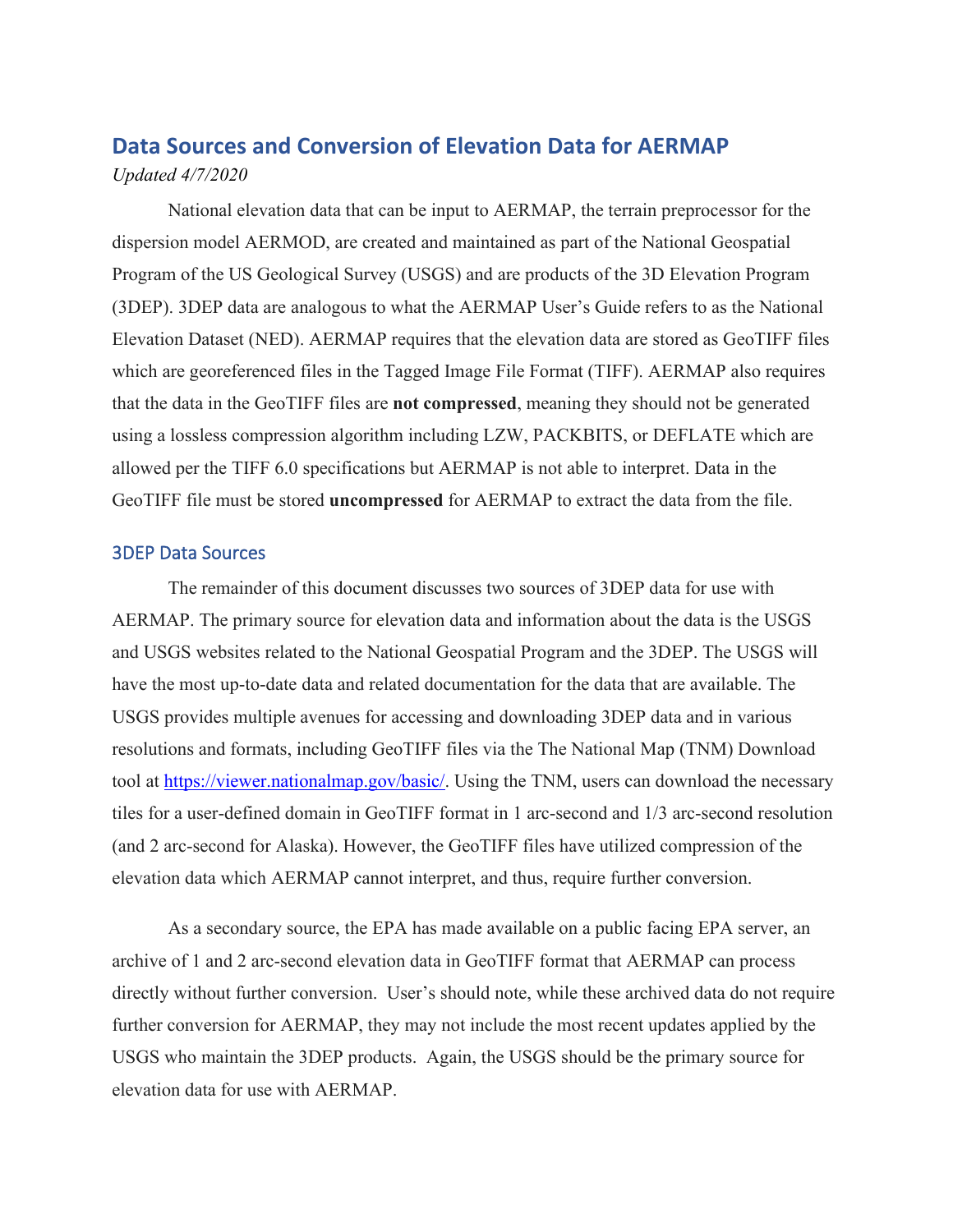Instructions on how to use USGS TNM Download tool and how to convert the GeoTIFF with compression to GeoTIFF files with no compression are provided in the subsequent sections, followed by instructions for accessing the EPA's archived datasets.

## Downloading 3DEP Data Using the USGS TNM Download Tool

Elevation data at resolutions of 1 and 1/3 arc-second can be downloaded for a userdefined domain for the conterminous US (CONUS), Hawaii, and Puerto Rico in GeoTIFF format using the TNM Download tool. Data for Alaska are available in a resolution of 2 arc-seconds. Coverage of a single data tile is 1x1 degree. Multiple files may be required depending on the size of the domain specified by the user. Follow the steps outlined below to download 1, 1/3, or 2 arcsecond data for a user-defined domain.

- 1. Access The National Map Download tool at [https://viewer.nationalmap.gov/basic/.](https://viewer.nationalmap.gov/basic/)
- 2. In the map frame on the right side of the page, zoom to the area of interest.
- 3. Click on the "Draw Rectangle" tool on the left side of the map (symbol is black square).
- 4. Click and drag to select the domain to be downloaded.
- 5. Under "Datasets" in the left panel of the page, check "Elevation Products (3DEP)" to expand the list of products.
- 6. Check "1 arc-second DEM" or "1/3 arc-second DEM" (or "2 arc-second DEM- Alaska") under "All Subcategories." (other products are not compatible with AERMAP.)
- 7. Confirm that the "Data Extent" displayed is 1 x 1 degree and the File Format is GeoTIFF. (These should be the defaults and cannot be changed.)
- 8. Click the "Find Products" button.
- 9. Click the "Download" link for each file to individually download each of the files listed. All files listed will be required to cover the domain specified. (Note: You can click the "Footprint" link to see an outline of the coverage for each file. Click the "Footprint" link again to turn off the coverage outline.)
- 10. Unzip to directory of choice.

### Convert TNM GeoTIFF (with Compression) to GeoTIFF without Compression for AERMAP

The GeoTIFF file downloaded via the TNM in which data are compressed can be converted to a GeoTIFF without data compression using the using the Geospatial Data Abstraction Library (GDAL), specifically the translate program (gdal translate.exe). Using the steps listed below, download and setup the x64 compiled GDAL binaries for Microsoft Windows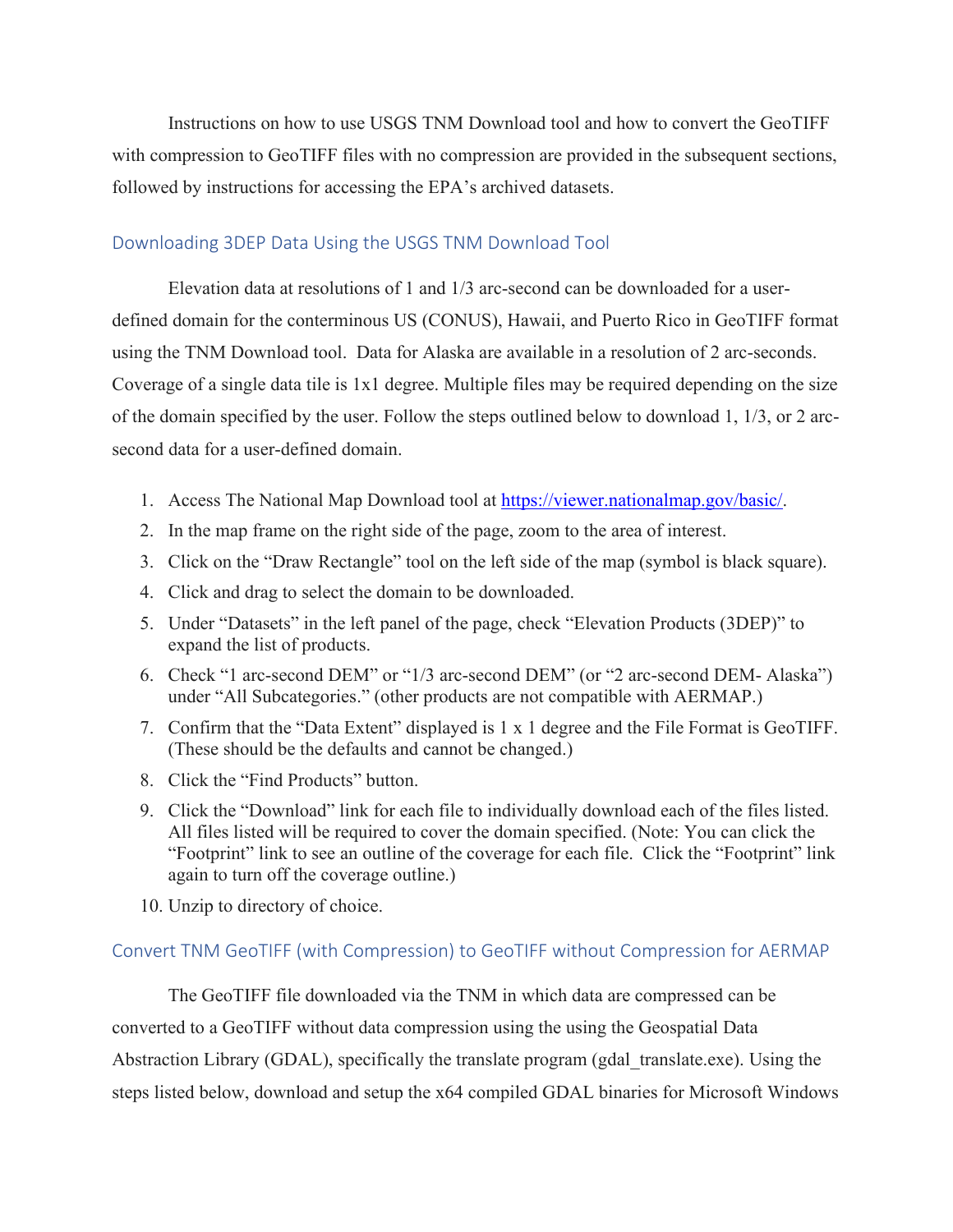at the following link: [http://www.gisinternals.com/query.html?content=filelist&file=release-](http://www.gisinternals.com/query.html?content=filelist&file=release-1900-x64-gdal-2-3-2-mapserver-7-2-1.zip)[1900-x64-gdal-2-3-2-mapserver-7-2-1.zip.](http://www.gisinternals.com/query.html?content=filelist&file=release-1900-x64-gdal-2-3-2-mapserver-7-2-1.zip) The first set of instructions require the user to edit system environment variables. The advantage of this setup is that the GDAL executables can be called at a command prompt from within any directory as the working directory. Alternate instructions are also provided which enable the user to avoid editing system environment variables but require the working directory at the command prompt to be set to the directory where the executable file and related supporting files are located.

- 1. Download the first entry in the table. "Compiled binaries in a single .zip package." [\(http://download.gisinternals.com/sdk/downloads/release-1900-x64-gdal-2-3-2](http://download.gisinternals.com/sdk/downloads/release-1900-x64-gdal-2-3-2-mapserver-7-2-1.zip) [mapserver-7-2-1.zip\)](http://download.gisinternals.com/sdk/downloads/release-1900-x64-gdal-2-3-2-mapserver-7-2-1.zip)
- 2. Unzip the file in a folder (directory) of your choice. This will result in the creation of several subdirectories.

## *Setup with System Environment Variables*

- 3. Locate gdal translate.exe under bin $\qquad$ gdal $\qquad$ apps.
- 4. Add the absolute path of both the "bin" directory (where the ".dll" files are located) and the "apps" directory (where "gdal\_translate.exe" is located) to your PATH Environment Variable.
- 5. Create a new environment variable named GDAL\_DATA with a value set as the absolute path to the "gdal\_data" directory which should be under the "bin" directory (e.g., bin\gdal-data).
- 6. Open a Windows command-prompt and set your working directory to the directory of your choice.
- 7. At the command-prompt call gdal translate.exe with the following command-line arguments:

```
> qdal translate -of GTIFF -co COMPRESS=NONE
path\filename-of-USGS-geotiff-file path\filename-of-
converted-geotiff-file
```
*Setup without System Environment Variables*

- 3. Create a new local directory at a location and with a name of your choice. (e.g. "gdal")
- 4. Copy the GDAL program executable files (.exe) from bin\gdal\apps to your new directory.
- 5. Copy the .dll files from the bin\ directory to your new directory
- 6. Copy the .csv files from the bin\gdal-data directory to your new directory. (Your new directory created in #3 should not contain copies of all of the GDAL .exe, .dll, and .csv files.